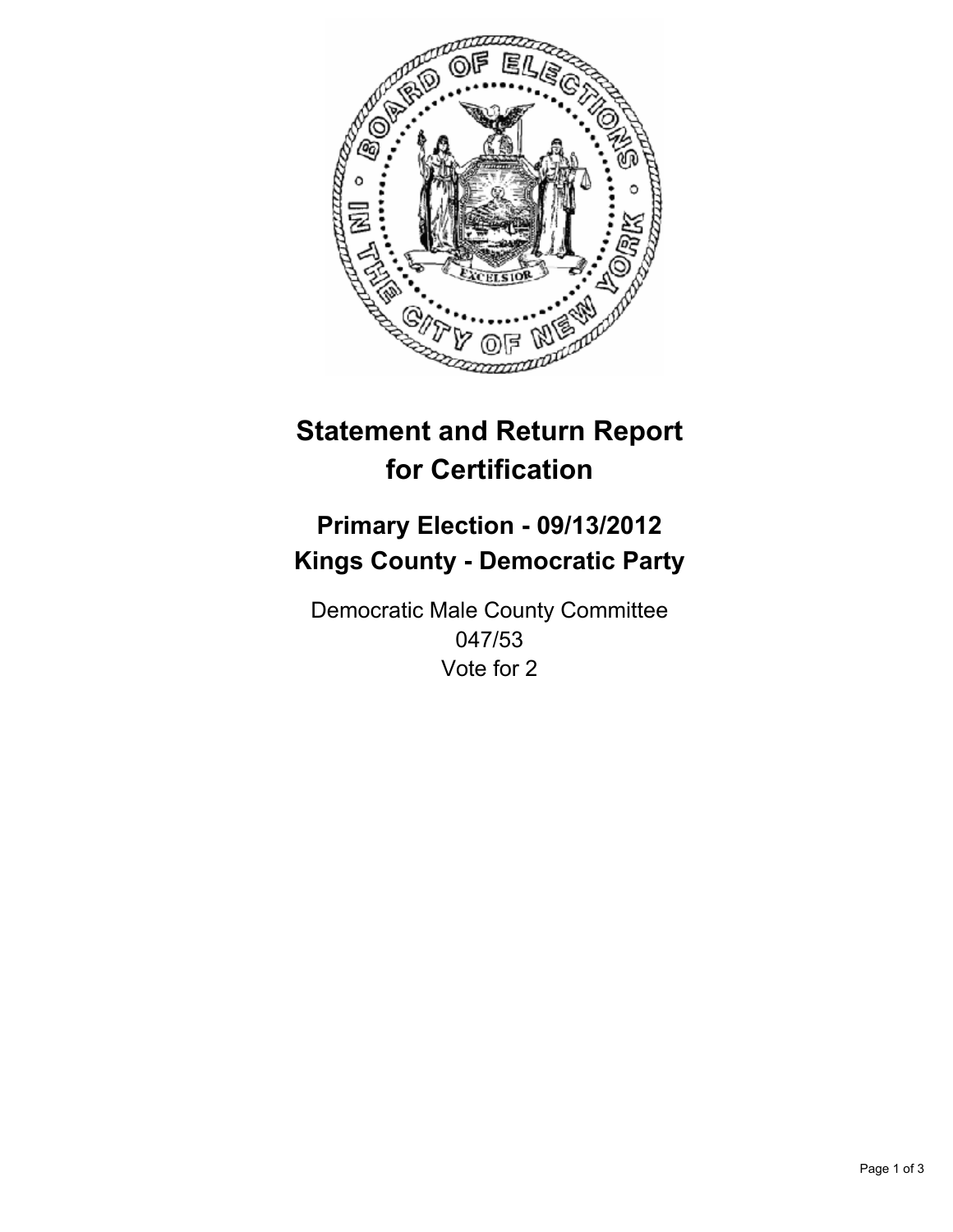

### **Assembly District 53**

| <b>PUBLIC COUNTER</b>                                    | 37             |
|----------------------------------------------------------|----------------|
| <b>EMERGENCY</b>                                         | 0              |
| ABSENTEE/MILITARY                                        | 0              |
| FEDERAL                                                  | 0              |
| <b>SPECIAL PRESIDENTIAL</b>                              | 0              |
| <b>AFFIDAVIT</b>                                         | 0              |
| <b>Total Ballots</b>                                     | 37             |
| Less - Inapplicable Federal/Special Presidential Ballots | 0              |
| <b>Total Applicable Ballots</b>                          | 37             |
| <b>CHRISTOPHER S. BARRON</b>                             | 19             |
| <b>EVAN GILLER</b>                                       | 7              |
| <b>MARC BENNETT</b>                                      | $\overline{7}$ |
| UNATTRIBUTABLE WRITE-IN (WRITE-IN)                       | 2              |
| <b>Total Votes</b>                                       | 35             |
| Unrecorded                                               | 39             |